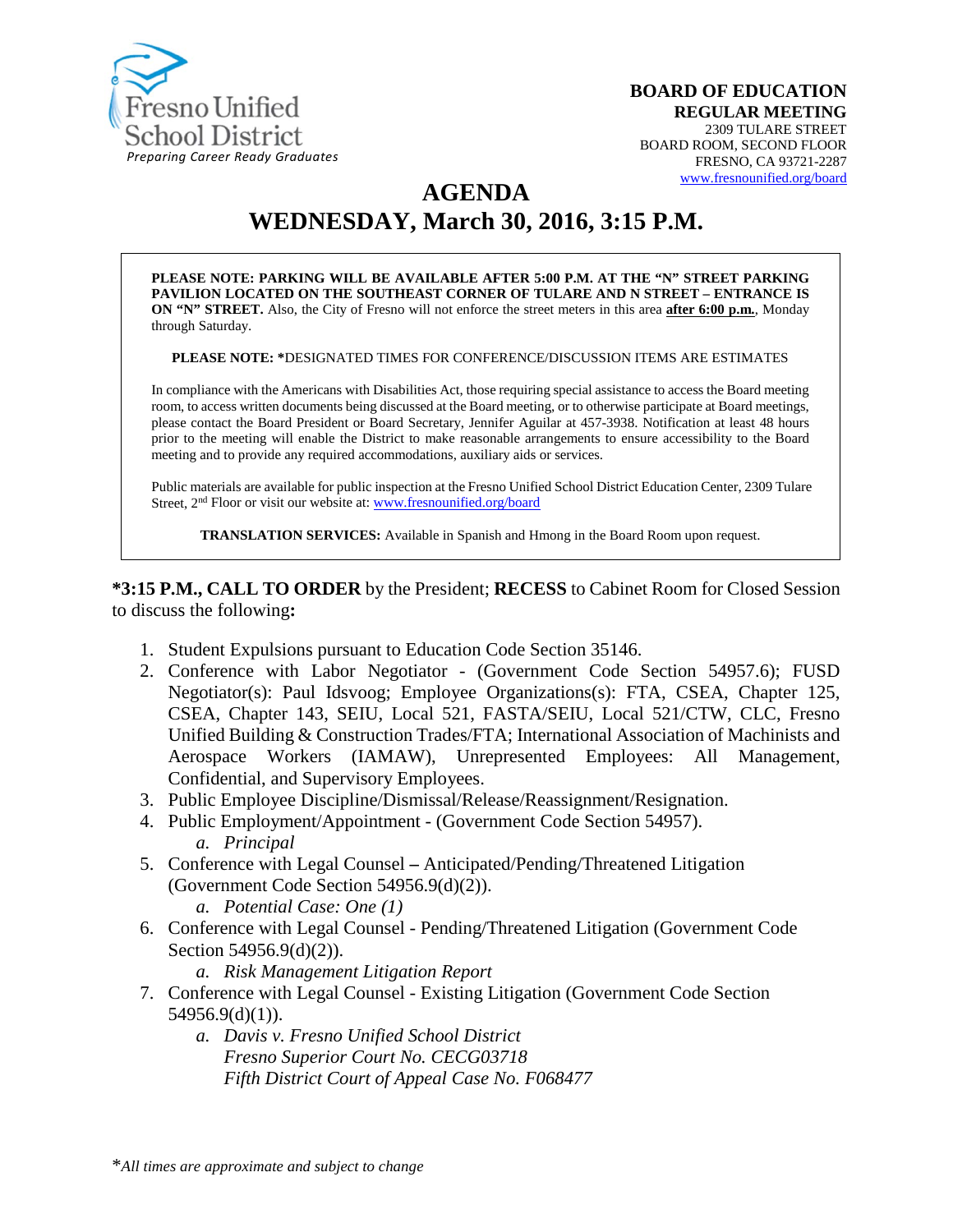### **5:30 P.M., RECONVENE** and report action taken during Closed Session, if any.

### **PLEDGE OF ALLEGIANCE**

Jennifer Rodriguez a parent that has had a positive impact at Powers-Ginsburg Elementary, will lead the flag salute.

#### **APPROVE Minutes**

Included in the Board binders are the draft minutes for the March 9, 2016 Regular Meeting. The Superintendent recommends approval. Contact person: Michael E. Hanson, telephone 457-3884.

#### **RECOGNIZE The Fresno Unified School District Athletics Winter Sports Section Champions for the 2015/16 School Year**

The following Fresno Unified fall sports are to be recognized for the 2015/16 school year. Contact person: Rosario Sanchez, telephone 457-3614.

- **Amber King Roosevelt High Wrestling** 172lb CIF Central Section Valley Champion Head Coach Abel Espinoza
- **Bevan Brandt - Bullard High Wrestling** 220lb CIF Central Section Valley Champion Head Coach Yosef Fares
- **McLane Boys Soccer Team** CIF Central Section Division IV Valley Champions Head Coach Ramiro Teran
- **Roosevelt Boys Basketball Team** CIF Central Section Division III Valley Champions Head Coach Jamarr Chisom

#### **HEAR Reports from Student Board Representatives**

An opportunity is provided to hear comments/reports from Student Board Representatives from Edison High School. Contact person: Rosario Sanchez, telephone 457-6223.

### **HEAR Report from Superintendent**

ALL CONSENT AGENDA items are considered to be routine by the Board of Education and will be enacted by one motion. There will be no separate discussion of items unless a Board member or member of the community so requests, in which event, the item(s) will be considered following approval of the Consent Agenda.

### **A. CONSENT AGENDA**

### **A-1, APPROVE Personnel List**

Included in the Board binders is the Personnel List, Appendix A, as submitted. The Superintendent recommends approval. Contact person: Paul Idsvoog, telephone 457-3548.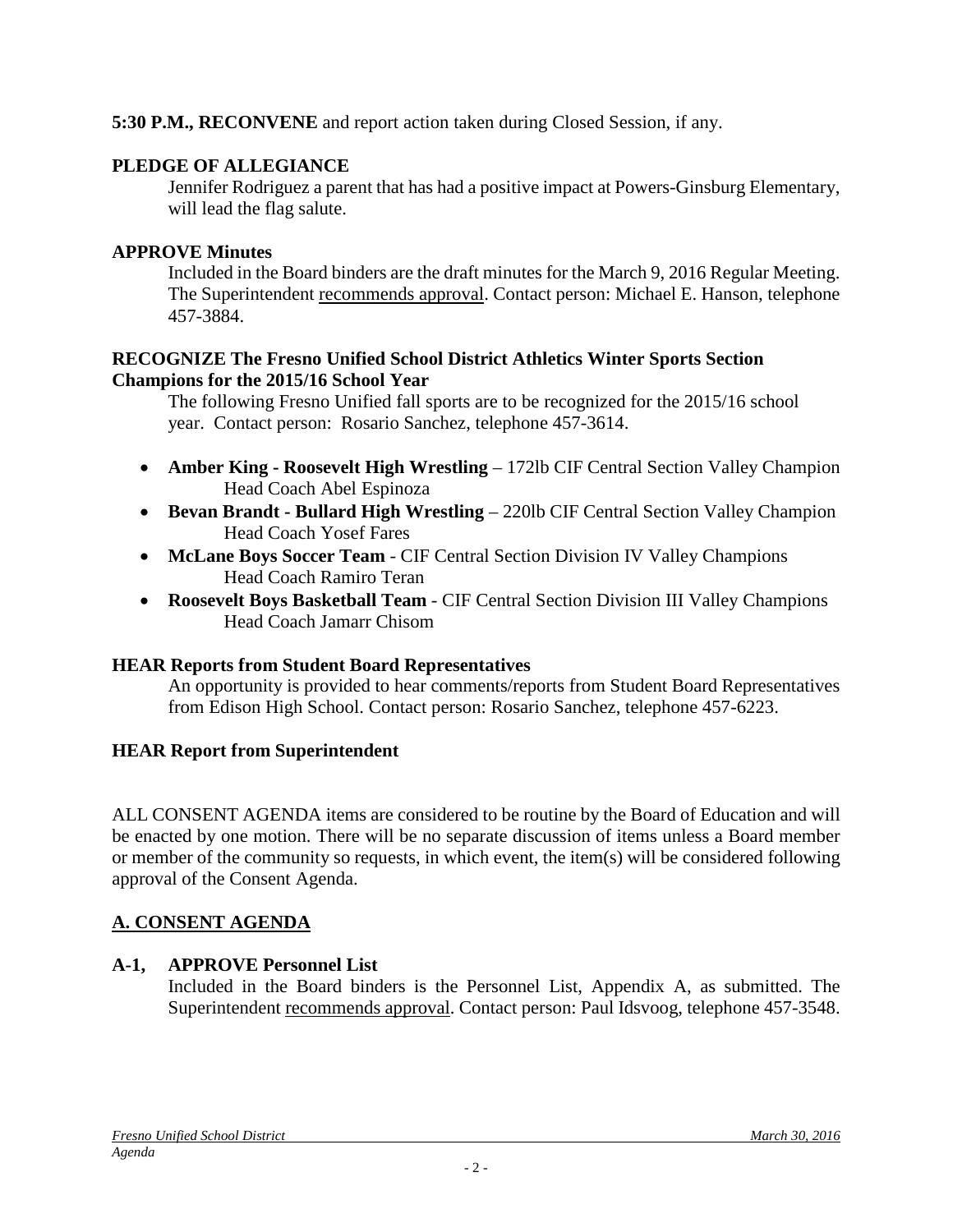**A-2, ADOPT Findings of Fact and Recommendations of District Administrative Board** The Board of Education received and considered the Findings of Fact and Recommendations of District Administrative Panels resulting from hearings on expulsion and readmittance cases conducted during the period since the March 9, 2016, Regular Board meeting. The Superintendent recommends adoption. Contact person: Kim Mecum, telephone 457-3569.

#### **A-3, APPROVE Budget Revision No. 3 for Fiscal Year 2015/16**

Included in the Board binders is Budget Revision No. 3 for fiscal year 2015/16. Periodic updates to the district's budget are presented to the Board of Education for approval. Budget Revision No. 3 includes adjustments for updated information and necessary adjustments to support the acceptance of various grant awards. The Superintendent recommends approval. Fiscal impact: As a result, the Unrestricted General Fund Reserve for Economic Uncertainties is estimated at approximately \$39.6 million at June 30, 2016. Contact person: Ruth F. Quinto, telephone 457-6226.

#### **A-4, APPROVE Independent Contractor Services Agreement with Saltzman & Johnson Law Corporation**

Included in the Board binders is an Independent Contractor Services Agreement with Saltzman & Johnson Law Corporation to provide consulting legal services to the Joint Health Management Board. The agreement is effective April 1, 2016 through March 31, 2018. The Superintendent recommends approval. Fiscal impact: Sufficient funds are available in the district's Health Internal Service Fund. Contact person: Ruth F. Quinto, telephone 457-6226.

#### **A-5, APPROVE Property and Liability Insurance for 2016/17**

Included in the Board binders is a summary of quotations received by the district's insurance broker, DiBuduo & DeFendis, for our various forms of coverage. Included for renewal is coverage related to our Property, General Liability, Designated Lessees and Excess Liability requirements. The policy period will extend from April 1, 2016 through March 31, 2017. The Superintendent recommends approval. Fiscal impact: Sufficient funds of \$1,071,902 are available in the district's Liability Internal Service Fund. Contact person: Ruth F. Quinto, telephone 457-6226.

#### **A-6, APPROVE Award of Bid 16-17, Copy Paper**

Included in the Board binders is information on Bid 16-17, to replenish copy paper in warehouse stock to be used district-wide for approximately 12 months. The bid was lawfully advertised on January 28, 2016, and February 4, 2016. The bids were opened on February 11, 2016. Bid specifications were sent to thirty-eight (38) vendors, and the district received seven (7) responses.

Staff recommends award to the lowest responsive, responsible bidder:

Costco (Clovis, CA) \$559,440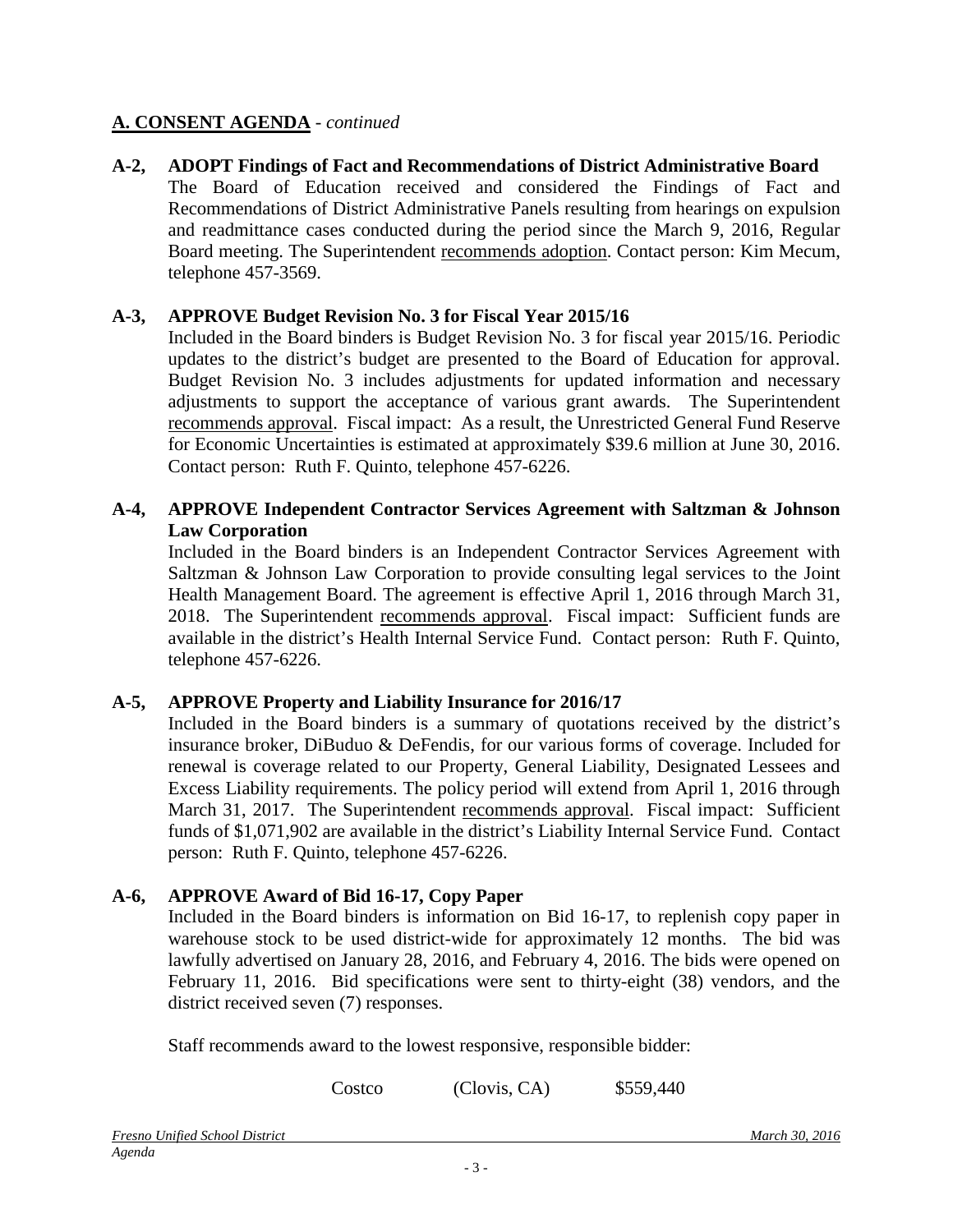A copy of the tabulation is attached and bid specifications are available for review in the Purchasing office. The Superintendent recommends approval. Fiscal impact: \$559,440 is available in the General Fund. Contact person: Karin Temple, telephone 457-3134.

### **A-7, APPROVE Independent Contractor Services Agreement with Bitwise Industries**

Included in the Board binders is an Independent Contractor Services Agreement with Bitwise Industries to provide summer enrichment opportunities in a variety of technologyrelated areas through Geekwise Academy. Geekwise will offer a summer school program for up to 50 students in elementary, middle, or high school. The term of the agreement will commence on May 1, 2016 and will end on July 30, 2016. The Superintendent recommends approval. Fiscal impact: Sufficient funds in the amount of \$52,500 are available in the CTE budget. Contact person: Sally Fowler, telephone 248-7465.

#### **A-8, APPROVE Receive Revised Petition and Approve Request for Material Revision by Kepler Neighborhood School**

Kepler is amending their current admissions policy to give preference in admissions to pupils who are currently enrolled in the public elementary school and to pupils who reside in the elementary school attendance area where the charter school site is located.

Kepler is located within the attendance boundary of Lowell Elementary School.

The Superintendent recommends approval. Fiscal impact: There is no fiscal impact to the district. Contact person: Rosario Sanchez, telephone 457-6223.

### **A-9, APPROVE Memorandum of Understanding for a Data Sharing Agreement with the California Partnership for Achieving Student Success**

This memorandum of understanding constitutes a renewal of a prior agreement with CAL-PASS Plus for data sharing in 2016 and 2017. Cal-PASS Plus is a program conducted by Education Results Partnership, Inc., a California nonprofit public benefit corporation together with San Joaquin Delta College and the California Community Colleges Chancellor's Office. Cal-PASS Plus collects, analyzes, and shares student data with educational institutions who have agreed to become part of Cal-PASS Plus in an effort to track performance and improve student outcomes from pre-K through 12th grade, and through college and the workplace. Cal-PASS Plus services are provided without fees or any cost to Cal-PASS Plus Members. The Superintendent recommends approval. Fiscal impact: There is no fiscal impact to the district. Contact person: Dave Calhoun, telephone 457-3895.

### **A-10, RATIFY Grant Application to the San Joaquin Valley Air Pollution Control District for the 2015/16 Public Benefit Grants Program for Alternative Fuel Infrastructure Projects**

Ratification is requested for a grant application to the San Joaquin Valley Air Pollution Control District for the 2015/16 Public Benefit Grants Program for Alternative Fuel Infrastructure Projects. Fresno Unified submitted a grant application to install three new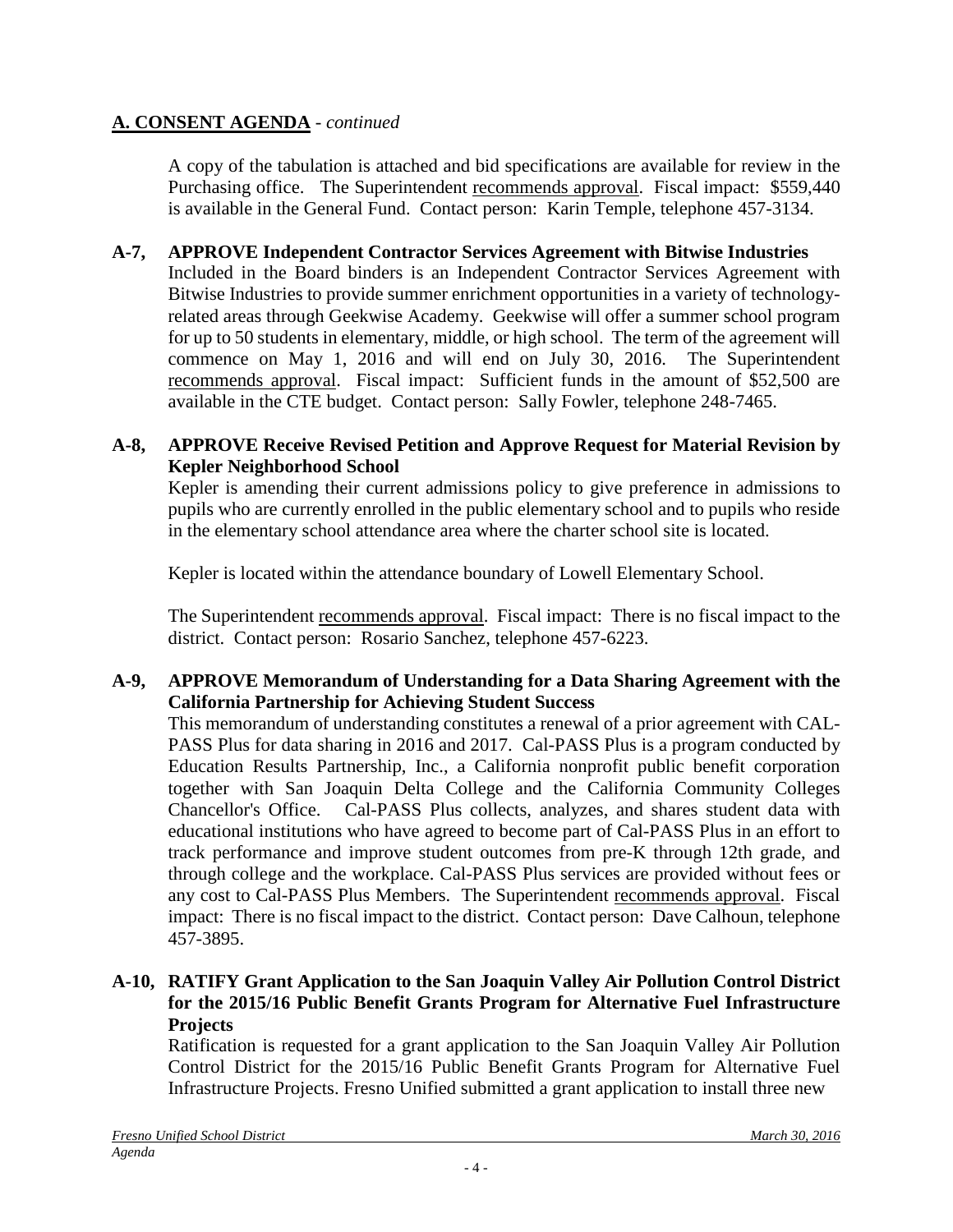Compressed Natural Gas (CNG) fuel storage tanks to increase the amount of fuel dispensed from the fast-fill CNG fuel station as the district continues to replace the remaining diesel school buses with new CNG fueled school buses. The Superintendent recommends ratification. Fiscal impact: The potential grant award is \$54,600 and the district match is \$10,800. Contact person: Ruth F. Quinto, telephone 457-6226.

**A-11, RATIFY Grant Application to Fresno Council of Governments for the Congestion Mitigation and Air Quality Improvement Program and Adopt Resolution 15-21 Supporting and Implementing the Timely Use of Funding for the Seven New Compressed Natural Gas School Buses Project**

Ratification is requested for a grant application to the Fresno Council of Governments for the Congestion Mitigation and Air Quality Improvement (CMAQ) Program. Fresno Unified submitted a grant application to replace seven older diesel school buses for new Compressed Natural Gas (CNG) lower emission school buses. The CMAQ Program requires grant funds to be used in a "timely" manner. Resolution 15-21 meets the requirements of the CMAQ Program stating Fresno Unified will meet the project delivery schedule and directs staff to insure the project is delivered timely. The Superintendent recommends ratification. Fiscal impact: The potential grant award is \$1,106,677 and the district match is \$195,295. Contact person: Ruth F. Quinto, telephone 457-6226.

# **A-12, RATIFY Submission of Grant Applications to the California Department of Education – After School Education and Safety Program – Universal Program.**

Ratification is requested for a grant application to the California Department of Education – After School Education and Safety Program (ASES). This funding will allow Fresno Unified to establish district after school programs at two elementary and two middle school sites. The Superintendent recommends ratification. Fiscal impact: Potential grant award is \$525,000 per year for three years. Contact person: Ruth F. Quinto, telephone 457-6226.

#### **A-13, RATIFY Submission of Grant Application to the California Department of Education – After School Education and Safety Program Renewal**

Ratification is requested for a grant application to the California Department of Education – After School Education and Safety Program (ASES). This renewal funding will allow Fresno Unified to continue after school programs at the 31 sites the district currently operates. The Superintendent recommends ratification. Fiscal impact: Potential grant award is \$3,789,488 per year for three years. Contact person: Ruth F. Quinto, telephone 457-6226.

### **A-14, RATIFY Change Orders for Bid 16-06, Fall 2015 Portable Relocation and Infrastructure at Various Schools**

Included in the Board binders is information on Change Order 1 for the Fall 2015 Portable Relocation and Infrastructure at Various Schools project*.*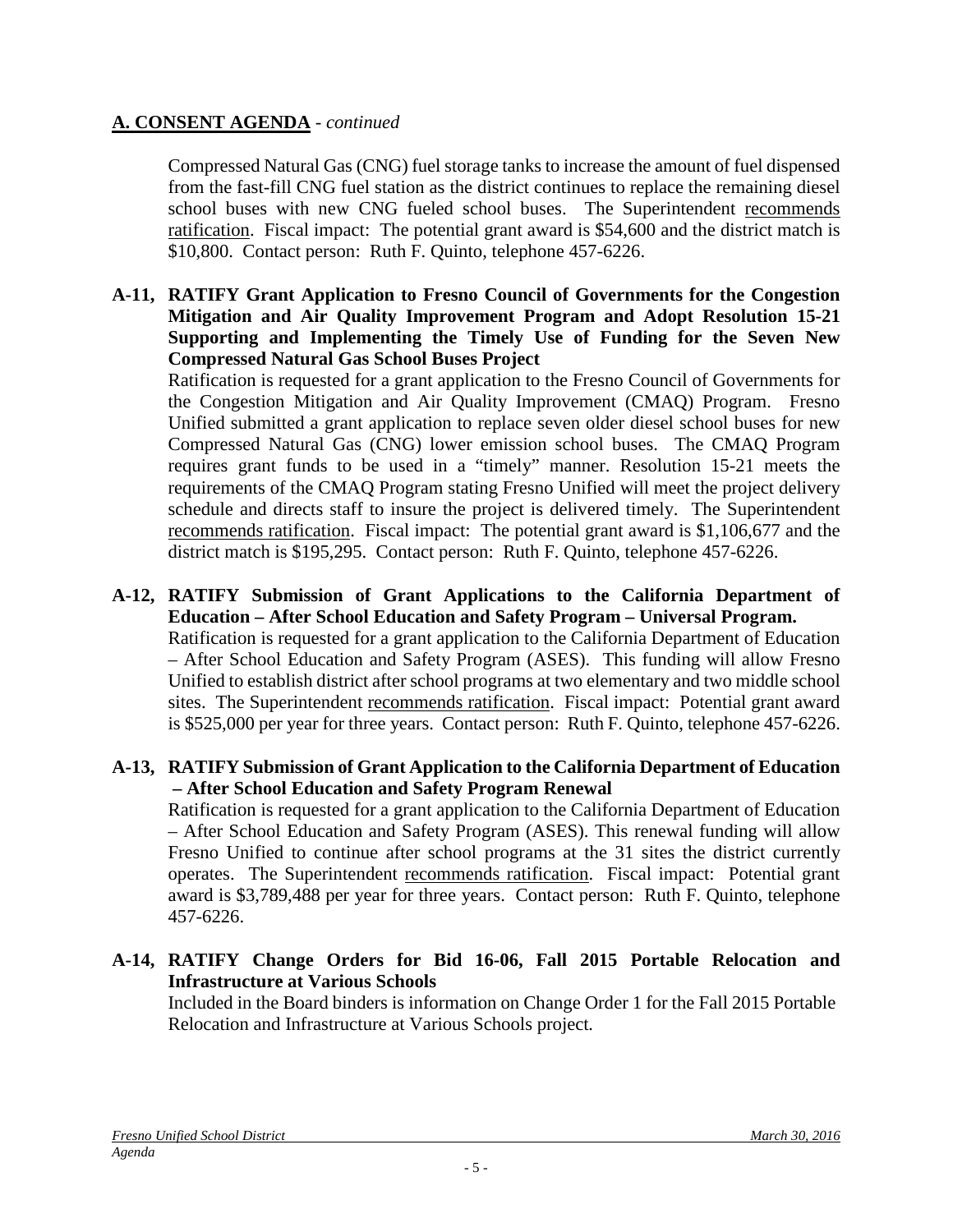Change Order 1 (A-1 Forkner): \$1,919.81

This change order includes, but may not be limited to: additional concrete between buildings.

Change Order 1 (A-2 Williams): \$5,969.40

This change order includes, but may not be limited to: add welded sleeve through all beams; additional excavation for installation of fire supply line; and additional signage required by Division of State Architect.

Change Order 1 (B-1 Vang Pao): \$843.25

This change order includes, but may not be limited to: troubleshooting and programming of existing intrusion system for point of connection.

The Superintendent recommends ratification. Fiscal impact: Sufficient funds are available in the Capital Facilities Fund. Contact person: Karin Temple, telephone 457- 3134.

#### **A-15, RATIFY the Filing of a Notice of Completion for the Project Listed Below**

Included in the Board binders is a Notice of Completion for the following project, which has been completed according to plans and specifications:

Bid 16-06 Fall 2015 Portable Relocation and Infrastructure at Various Schools

The Superintendent recommends ratification. Fiscal impact: Retention funds are released in accordance with contract terms and California statutes. Sufficient funds are available in the Capital Facilities Fund. Contact person: Karin Temple, telephone 457-3134.

#### **A-16, RATIFY Purchase Orders from January 1, 2016, through January 31, 2016**

Included in the Board binders is information on purchase orders issued from January 1, 2016, through January 31, 2016. Purchase orders for \$10,000 or more are presented first, followed by purchase orders for less than \$10,000. A list of purchase orders issued for Associated Student Body (ASB) accounts is also provided. The Superintendent recommends ratification. Fiscal impact: Funding is noted on the attached pages. Contact person: Karin Temple, telephone 457-3134.

#### **END OF CONSENT AGENDA (ROLL CALL VOTE)**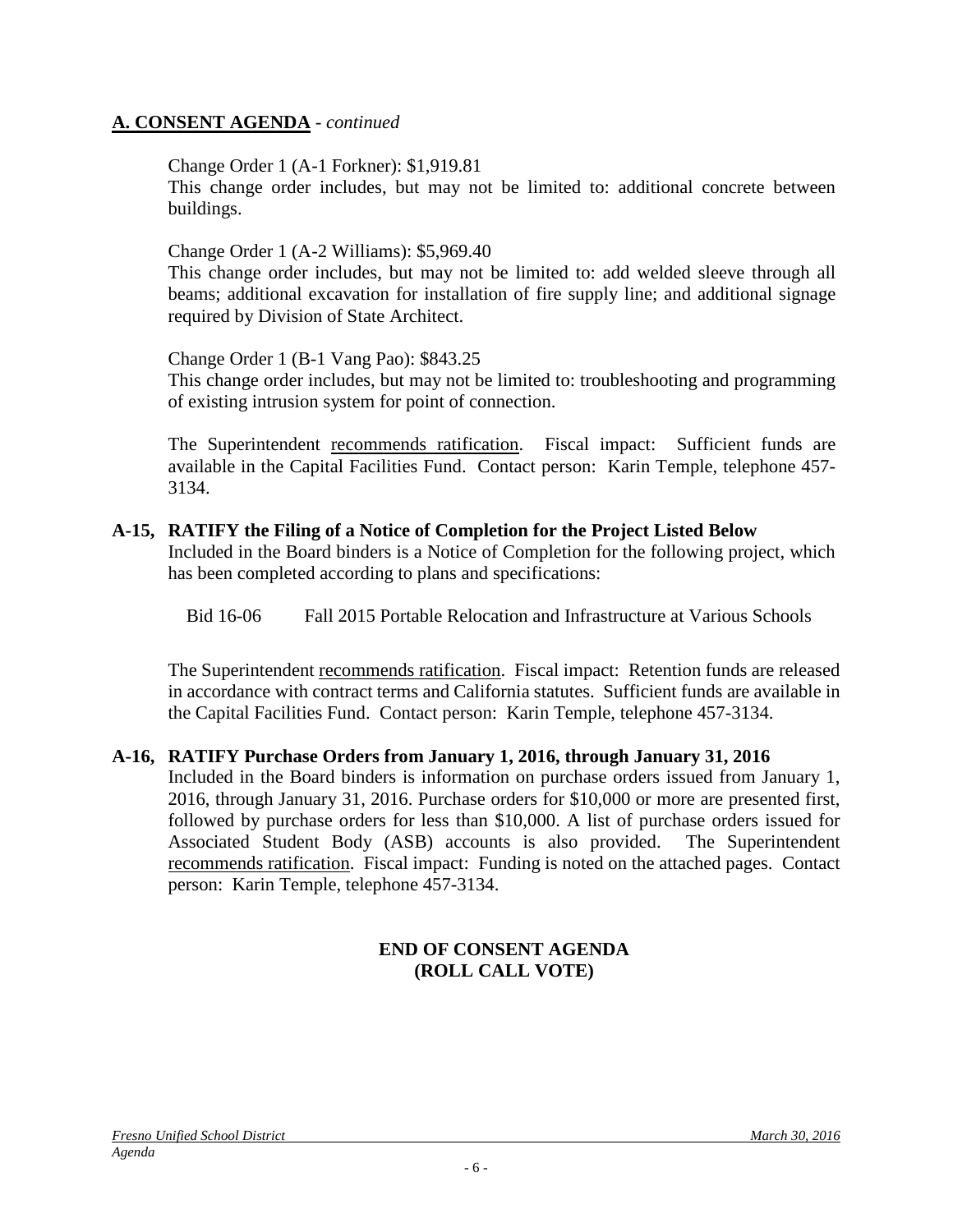# **UNSCHEDULED ORAL COMMUNICATIONS**

Individuals who wish to address the Board on topics within the Board's subject matter jurisdiction, but **not** listed on this agenda may do so at this time. While all time limitations are at the discretion of the Board President, generally members of the public will be limited to a maximum of three (3) minutes per speaker for a total of thirty (30) minutes of public comment as designated on this agenda. Any individual who has not had an opportunity to address the Board during this initial thirty (30) minute period may do so at the end of the meeting after the Board has addressed all remaining items on this agenda. Individuals with questions on school district issues may submit them in writing. The Board will automatically refer to the Superintendent any formal requests that are brought before them at this time. The appropriate staff member will furnish answers to questions. Please note that if you wish to address the Board on an agenda item, you should do so when that specific item is called.

## **B. CONFERENCE/DISCUSSION AGENDA**

### **6:30 P.M.**

## **B-17, PRESENT and DISCUSS the 2016/17 Strategic Budget Development**

At the January 20, 2016 and February 10, 2016 Board of Education meetings the 2016/17 Governor's Proposed Budget and the district's preliminary strategic budget development were discussed. On February 24, 2016 staff presented and discussed the Local Control Accountability Plan (LCAP). On March 30, 2016, staff and the Board will continue budget development discussions. Fiscal impact: Not available at this time. Contact person: Ruth F. Quinto, telephone 457-6226.

### **7:00 P.M.**

**B-18, OPPORTUNITY for Public Disclosure and RATIFICATION of the 2015/16 Negotiated Collective Bargaining Agreement Between Fresno Unified School District and California School Employees Association (CSEA), Fresno Chapter 125, White Collar Unit**

In accordance with Government Code 3547.5, all major provisions of collective bargaining agreements are to be presented at a public meeting of the public school employer before the employer enters into written agreement with an exclusive representative. Included in the Board binders is a copy of the tentative agreement between Fresno Unified School District and California School Employees Association (CSEA), Fresno Chapter 125, White Collar Unit. The Superintendent recommends ratification. Fiscal impact: The estimated cost is included in the Disclosure of the Collective Bargaining Agreement. Contact person: Paul Idsvoog, telephone 457-3548.